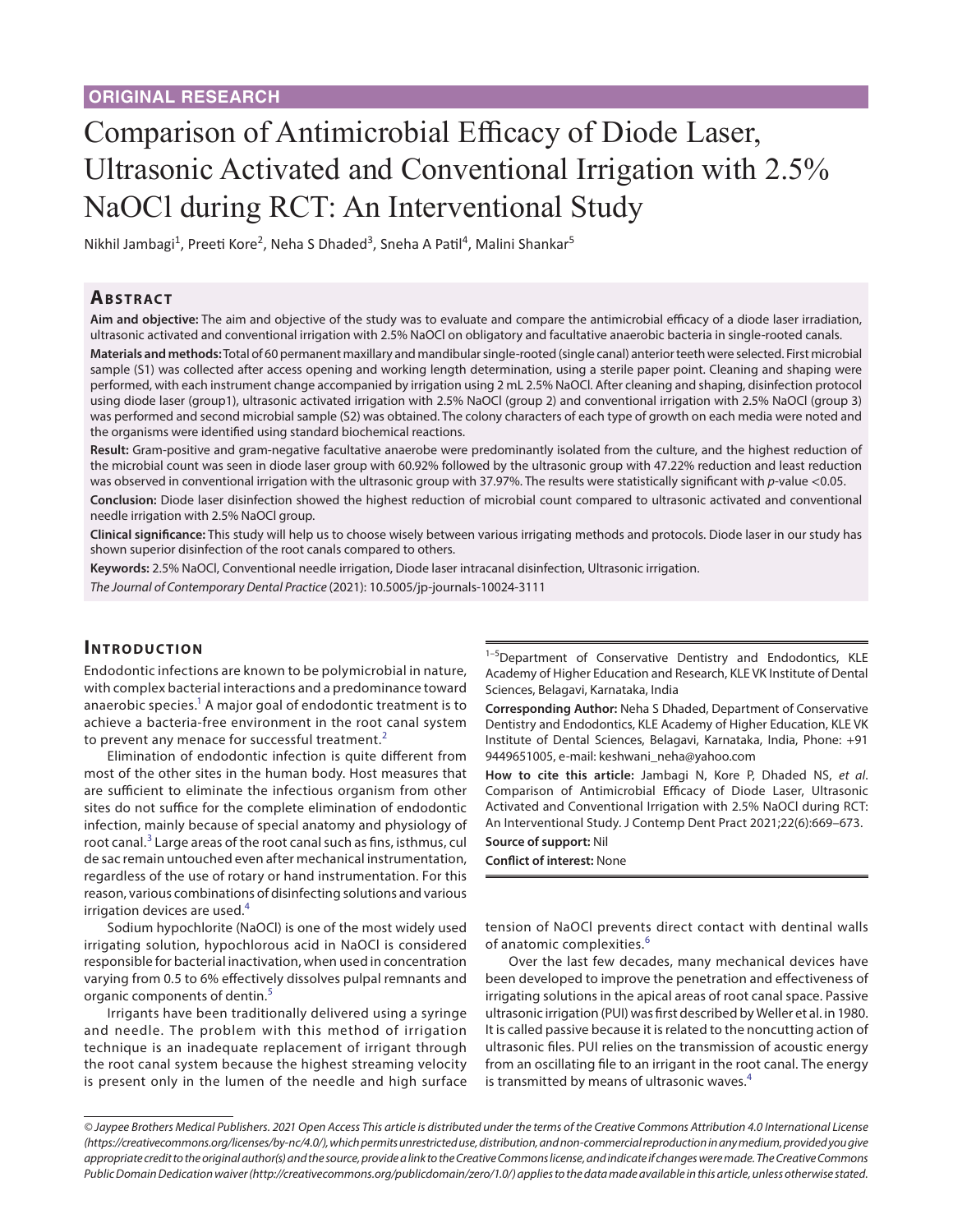Relatively new approaches to root canal disinfection include high power diode laser which made their debut in mid 1900s in the field of dentistry which has been predominantly used for soft tissue surgery, root canal disinfection, and laser-assisted bleaching.<sup>[7](#page-4-6)</sup> The available wavelength ranges from 800 to 1064 nm, which emit continuous wave or gated pulsed mode using an optical fiber as a delivery system. A combination of smear layer removal, bacterial reduction, reduced apical leakage are advantages of the laser and make it viable for endodontic treatment.<sup>[4](#page-4-3)</sup> The laser light is thought to be able to reach areas in the root canal anatomy, which is impossible with traditional techniques. $3$ 

When the literature search was carried out, there were no studies carried out in Indian scenario or worldwide to evaluate the antimicrobial efficacy of a diode laser irradiation, ultrasonic activated and conventional irrigation with 2.5% NaOCl on obligatory and facultative anaerobic bacteria in single-rooted canals. So, an attempt was made to carry out this research to evaluate the antimicrobial efficacy of a diode laser irradiation, ultrasonic activated and conventional irrigation with 2.5% NaOCl on obligatory and facultative anaerobic bacteria in single-rooted canals.

## **MATERIALS AND METHODS**

The study was conducted in the KLE's VK Institute of Dental Sciences, Belagavi, Karnataka. Ethical clearance was obtained from the Research and Ethical Committee of KLE Academy of Higher Education and Research (KAHER), Belagavi.

Sixty maxillary and mandibular single-rooted canals (permanent incisors, laterals, canines, premolars), of both male and female patients of the age range of 15–50 years, with written informed consent were selected for the study. Patients were recruited from the out-patient department of conservative dentistry and endodontics in accordance with specific inclusion and exclusion criteria and sequential allocation of subjects was done into one of the three groups. A written informed consent was obtained from all participants before the allocation.

The inclusion criteria used in our study are patients with permanent teeth diagnosed as nonvital clinically using pulp vitality tests and radiographs, participants with noncontributory medical history, teeth with an adequate coronal structure to ascertain proper isolation, sterilization, temporization, and restoration. Exclusion criteria used in the study are patients with any systemic diseases, immune-compromised conditions and pregnancy, participants on any antibiotic therapy within 3 months from the beginning of the study, patients with acute periapical abscess, retreatment cases, teeth with calcified canals, immature apex and internal and external resorption were excluded from the study.<sup>[8](#page-4-7)</sup>

Each tooth to be treated was anesthetized using local anesthesia (Xicaine, ICPA Health Product Ltd, Mumbai, India), isolated with a rubber dam (Hygenic, Coltene, Altstatten, Switzerland), and tooth crown cleaned with pumice and rinsed with sterile saline (Baxter India Limited, Bengaluru, India). The operative field was then disinfected following Mollers methodology of disinfection[.9](#page-4-8)

Pulp chamber was opened under aseptic conditions with sterile water-cooled high-speed diamond points (Mani Dia-burs, Tochigi, Japan). Working length was determined by the apex locator (Dentaport ZX, J Morita, Tokyo, Japan) and confirmed on the radiographs. The first root canal sample S1 was obtained as follows.

Reduced transport fluid (transport media) was injected into the root canal and a size 10 or 15 K-file (MANI; Japan) was pumped circumferentially to 1 mm short of the estimated working length. A sterile paper point (Protaper Universal, Dentsply, Switzerland) was then inserted into the canal 1 mm short of the estimated working length and kept in place for 60 seconds. Three paper points were taken for each sample following the same procedure as described above and each of the paper points was immediately transferred to a reduced transport fluid (transport media).<sup>10</sup> The sample S1 was collected and transferred to the laboratory immediately.

Thereafter, in the next appointment, instrumentation was performed with ProTaper Universal rotary system (Dentsply, Switzerland) using the crown down technique. A 2.5% sodium hypochlorite was used for irrigation in all three groups which were prepared from 3% NaOCl (Vishal Dentocare, Gujrat, India) by the Alligation method.<sup>11</sup>

After cleaning and shaping, root canals were divided into two experimental and one control group by sequential allocation of subjects into one of the three groups.

- **Group I:** The root canal was disinfected with high power diode laser 940 nm (Epic Biolase, California, USA) set at power 1 watts, using an oscillatory technique, the diode fiber with 200 µ fiberoptic tip was introduced 1 mm short of apex, for 5 seconds, and repeated four times at an interval of 5 seconds between each one.
- **Group II:** The root canal was ultrasonically irrigated (P5 Booster, Suprasson, SATELEC, France) for 3 minutes with a continuous flow of 50 mL with 2.5% sodium hypochlorite.
- **Group III:** The root canal was irrigated with 2 mL of 2.5% sodium hypochlorite, after each instrumentation with a disposable syringe of 26 gauge needle (Unolok, Hindustan Syringes and Medical Devices Pvt. Ltd, Faridabad, India) and the second sampling (S2) were carried out above all groups.

After the collection of sample S2, the final flush of irrigation was done with 2 mL of 17% EDTA (Prime Dental Product, India). Finally, the canals were rinsed with sterile saline followed by obturation.

For the microbiological procedures of sample S2, the clinical samples were collected in reduced transport fluid (transport media) and transferred to the laboratory immediately. The microbial analysis was done by counting the colony forming units (CFUs).

# **MICROBIOLOGICAL PROCEDURE**

For microbiological procedures, the clinical samples were collected in reduced transport fluid and transferred to the laboratory immediately. Test tubes containing samples were incubated for 30 minutes at 37°C and shaken vigorously in vortex mixture for 60 seconds. Before inoculation samples were subjected to serial tenfold dilution in brain heart infusion broth. From the serial dilution, 0.1 mL was transferred to the culture media with 5.0 µg/ mL hemin and 0.5 µg/mL menadione.

#### **For Obligate Anaerobes**

The inoculum was mixed thoroughly and inoculated on supplemented Blood agar, Kanamycin Blood agar, and Brewer Anaerobic agar. This was incubated in a modified gas pack anaerobic jar for 5 days. Once the jar was opened the colony characters were studied and each colony type was immediately inoculated in thioglycollate broth. The final identification of the organism was carried out using a standard biochemical reaction. Separate selective media Actinomyces agar was prepared for *Actinomyces*  species and incubated anaerobically as described previously.

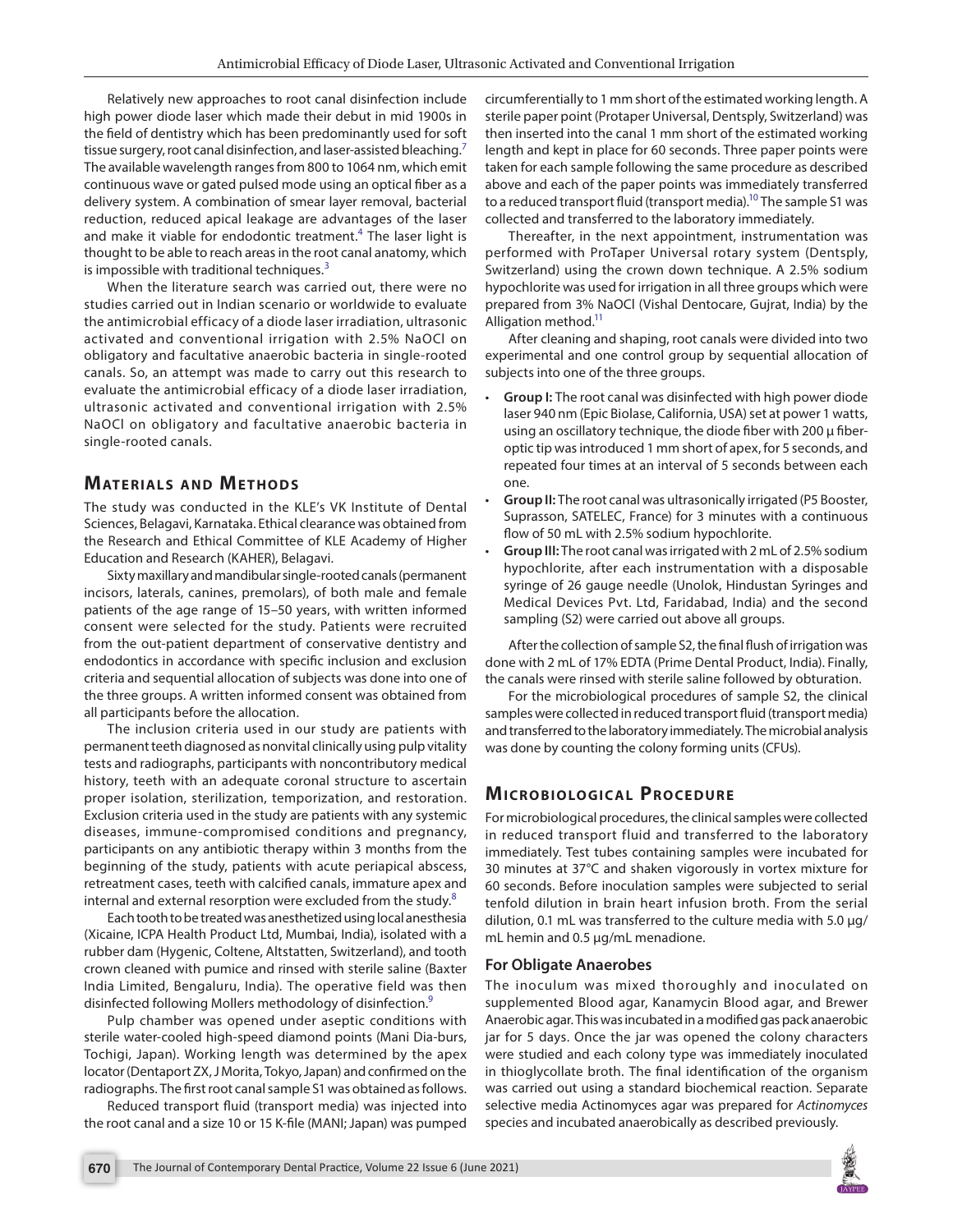#### **For Facultative Anaerobes**

Ten microliters of the sample was transferred to each of Chocolate agar, MacConkey's agar, and Mitis Salivarious agar (MSA). The first two media were incubated aerobically at 37°C for 24 to 48 hours. The MSA was incubated in carbon dioxide jar (5% Carbon dioxide) for 48 hours. For *Candida* species, Sabourauds Dextrose agar was used. The colony characters of each type of growth on each media were noted and the organisms were identified using standard biochemical reactions.

## **RESULTS**

Individual root canals yielded few anaerobic bacterial species, gram-positive and gram-negative facultative anaerobe were predominantly isolated from the culture. The species identified along with the percentages have been recorded and tabulated in [Table 1](#page-2-0).

For the purpose of ease of statistical analysis, the CFUs counts were converted into logarithmic transformation (log CFU).

In laser group, it was found that the log CFU value at the baseline level (S1) was 4.25  $\pm$  0.08 which reduced to 1.66  $\pm$  0.35 postoperatively (S2). The difference was statistically significant with the *p*-value of 0.00001\* and the percentage of change seen from baseline to postoperatively was 60.92% ([Table 2,](#page-2-1) [Fig. 1\)](#page-2-2).

[Table 3](#page-2-3) and [Figure 2](#page-2-4) shows comparison made between S1 and S2 value in ultrasonic group, the baseline level (S1) found was 4.25  $\pm$  0.65 which reduced to 2.45  $\pm$  0.40 postoperatively (S2). The difference was statistically significant with the *p*-value of 0.0002\* and the percentage of change seen from baseline to postoperatively was 42.22%.

<span id="page-2-0"></span>**Table 1:** Species identified from the root canal along with their percentages

| SI. No.        | Microrganism                | Type                                        | Percentage |
|----------------|-----------------------------|---------------------------------------------|------------|
| 1              | Streptococci                | Gram-positive facultative<br>anerobe        | 49.14      |
| $\overline{2}$ | Escherichia coli            | Gram-negative facultative<br>anaerobe       | 1.04       |
| 3              | Fusobacterium<br>nucleatum  | Gram-negative obligate<br>anaerobe          | 0.63       |
| 4              | Porphyromonas<br>gingivalis | Gram-negative obligate<br>anaerobe          | 0.80       |
| 5              | Proteus species             | Gram-negative facultative<br>anaerobe       | 9.04       |
| 6              | Klebsiella                  | Gram-negative facultative 35.88<br>anaerobe |            |
| 7              | Micrococci                  | Gram-positive facultative<br>anaerobe       | 0.17       |
| 8              | Pseudomonas<br>sp.          | Gram-negative facultative<br>anaerobe       | 0.62       |
| 9              | Diptheria                   | Gram-positive facultative<br>anaerobe       | 0.44       |
| 10             | Citrobacter                 | Gram-negative facultative<br>anaerobe       | 1.69       |
| 11             | Provetella<br>intermedia    | Gram-negative obligate<br>anaerobe          | 0.23       |
| 12             | Shigella cocci              | Gram-negative facultative<br>anaerobe       | 0.26       |

<span id="page-2-1"></span>**Table 2:** Table showing comparison of S1 and S2 with respect to log CFU counts in group I (diode laser) by paired "*t*" test

|                |           |  | Time- Mean Std. Mean SD % of Paired t p-value<br>points Dv. Diff. Diff. change |                                                 |
|----------------|-----------|--|--------------------------------------------------------------------------------|-------------------------------------------------|
| S1             | 4.25 0.34 |  |                                                                                |                                                 |
| S <sub>2</sub> |           |  |                                                                                | 1.66  1.58  2.59  1.54  60.92  7.5307  0.00001* |

<span id="page-2-3"></span>**Table 3:** Table showing comparison of S1 and S2 with respect to log CFU counts in group II (ultrasonic group) by paired "*t*" test

| Tim-<br>points |           |  | Mean Std. Mean SD % of<br>Dv. Diff. Diff. change | Paired t p-value |  |
|----------------|-----------|--|--------------------------------------------------|------------------|--|
| S <sub>1</sub> | 4.25 0.65 |  |                                                  |                  |  |
| S <sub>2</sub> |           |  | 2.45 1.78 1.79 1.75 42.22 4.5912 0.0002*         |                  |  |



<span id="page-2-2"></span>



<span id="page-2-4"></span>**Fig. 2:** Graphical representation showing comparison of S1 and S2 with respect to log CFU counts in group II (ultrasonic group) by paired "*t*" test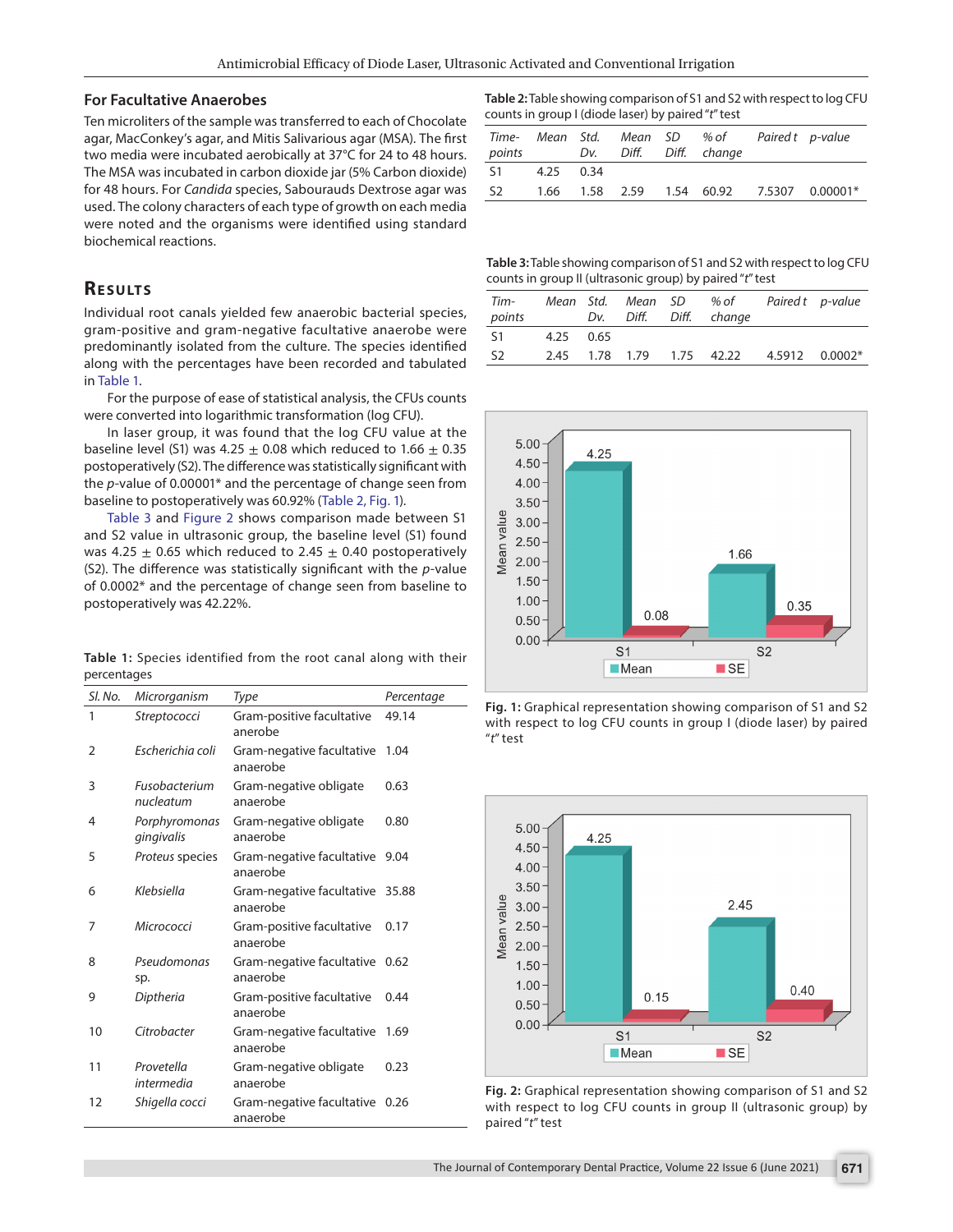<span id="page-3-0"></span>**Table 4:** Comparison of S1 and S2 with respect to log CFU counts in group III (conventional needle irrigation group) by paired "*t*" test

| Tim-           |  | Std. Mean SD | % of<br>points Mean Dv. Diff. Diff. change Pairedt p-value |  |
|----------------|--|--------------|------------------------------------------------------------|--|
| S1 4.00 0.90   |  |              |                                                            |  |
| S <sub>2</sub> |  |              | 2.48  1.89  1.52  1.84  37.97  3.6963  0.0002*             |  |



<span id="page-3-1"></span>**Fig. 3:** Graphical representation showing comparison of S1 and S2 with respect to log CFU counts in group III (conventional needle irrigation group) by paired "*t*" test

In conventional needle irrigation group, it was found that the log CFU value at the baseline level (S1) was  $4.00 \pm 0.20$  which reduced to 2.48  $\pm$  0.42 postoperatively (S2). The difference was statistically significant with the *p*-value of 0.0002\* and the percentage of change seen from baseline to postoperatively was 37.97% ([Table 4](#page-3-0), [Fig. 3\)](#page-3-1).

#### **Inference**

Highest reduction of the microbial count was seen in diode laser group with 60.92% followed by ultrasonic group with 47.22% reduction and least reduction was observed in conventional irrigation with ultrasonic group with 37.97%.

# **Dis c u s sio n**

Microorganisms and their end products are considered as the main cause of pulpal and periapical pathosis. The prime objective of endodontic therapy is the complete elimination of microorganisms from the root canal system and to create an environment favorable for healing. Bacterial elimination from the root canal is usually achieved by means of mechanical action of the instruments along with flushing and antibacterial activity of the irrigants.

Over the years, disinfection protocols have evolved from conventional needle irrigation, sonic and ultrasonic agitated irrigation, ozone disinfection, photoactivated disinfection (PAD) to the more recently introduced laser-activated disinfection. Sodium hypochlorite is the most widely used root canal irrigant, which disrupts several vital functions of microbial cells, causing cell death.<sup>12</sup>

Although studies conducted by Vianna et al. and Gomes et al. showed that a high concentration of 5.25% NaOCl was more

effective and required less time to eradicate microorganisms. However such high concentration of NaOCl is associated with hemolysis and necrosis of tissues when inadvertently extruded beyond the root apex[.13](#page-4-12) Bystrom and Sandquist observed no significant difference in concentration of 1, 2.5, and 5% NaOCl in its antibacterial effectiveness<sup>14</sup> which goes with the results of Zehnder, that the effectiveness of 5% NaOCl was not any greater than the lower concentration in reducing the intracanal microbiota; therefore, a lower concentration of 2.5% NaOCl was used.<sup>15</sup>

In the present study, it was found that the conventional needle irrigation group was inferior to the ultrasonic irrigation and diode laser group and the results were statistically significant. The bacterial reduction of 37.97% was achieved in the conventional needle irrigation group. This inferior performance of conventional needle irrigation was similar to observations made by Bago et al., which showed that conventional needle irrigation was not successful in eliminating microorganisms from the root canal when compared to sonic activated irrigation and PAD.<sup>[4](#page-4-3)</sup>

Inadequate placement of irrigant in the root canal system can be one of the reasons as the highest streaming velocity is only present in the lumen and around the tip of the needle making NaOCl difficult to reach inaccessible areas. The high surface tension of NaOCl also prevents the irrigant from coming in direct contact with dentinal walls of anatomical complexities.<sup>[3](#page-4-2)</sup> Studies also showed that the irrigant has only a limited effect beyond the tip of the needle because of the dead-water zone or sometimes air bubbles in the apical root canal, which prevent apical penetration of the solution.<sup>16</sup>

PUI as described by Ahmad et al. enhances the flushing action for removal of organic and inorganic debris from the root canal walls. The hydrodynamic phenomenon caused by vibration of the file in the canal filled with irrigant causes acoustic microstreaming, which is responsible for the removal of debris and bacteria from the dentinal tubules.<sup>17</sup>

In the present study, it was found that the ultrasonic irrigation group was superior to conventional needle irrigation and this difference was statistically significant. A bacterial reduction of 42.22% was achieved in ultrasonic irrigation group. The result of our study was similar that to the study conducted by Brito et al., where a significant reduction in the CFU count was observed after 1 minute of ultrasonic agitation. The higher performance of ultrasonic agitation of irrigant over sonically activated irrigation could be due to higher frequency of cavitation resulting in higher acoustic streaming of the former.<sup>14</sup>

Kim reported similar results in which PUI was better than conventional needle irrigation in the removal of pulp remnants and dentin debris. This could be due to the flow of the irrigant at a high velocity which was achieved due to passive ultrasonic activation thus facilitating the removal of debris from the root canal irregularities and oval-shaped canals.<sup>14</sup> The reduction in the number of microorganisms could also be due to deagglomeration of the bacterial biofilms within the root canal which may render the resultant planktonic bacteria more susceptible to the antibacterial activity of NaOCl. $<sup>4</sup>$  $<sup>4</sup>$  $<sup>4</sup>$ </sup>

Ultrasonically activated irrigation has shown low efficacy as compared to laser and the factors governing these results can be the unknown variables involved such as placement of the suction, the width of irrigation jet, and location and dimension of root canal orifice, amount of irrigant flowing through the canal.<sup>15</sup>

In a review by Sluis et al., the protocol for using ultrasonic irrigation was influenced by the taper of the file and diameter of the root canals. Greater the taper of the file more dentin debris could